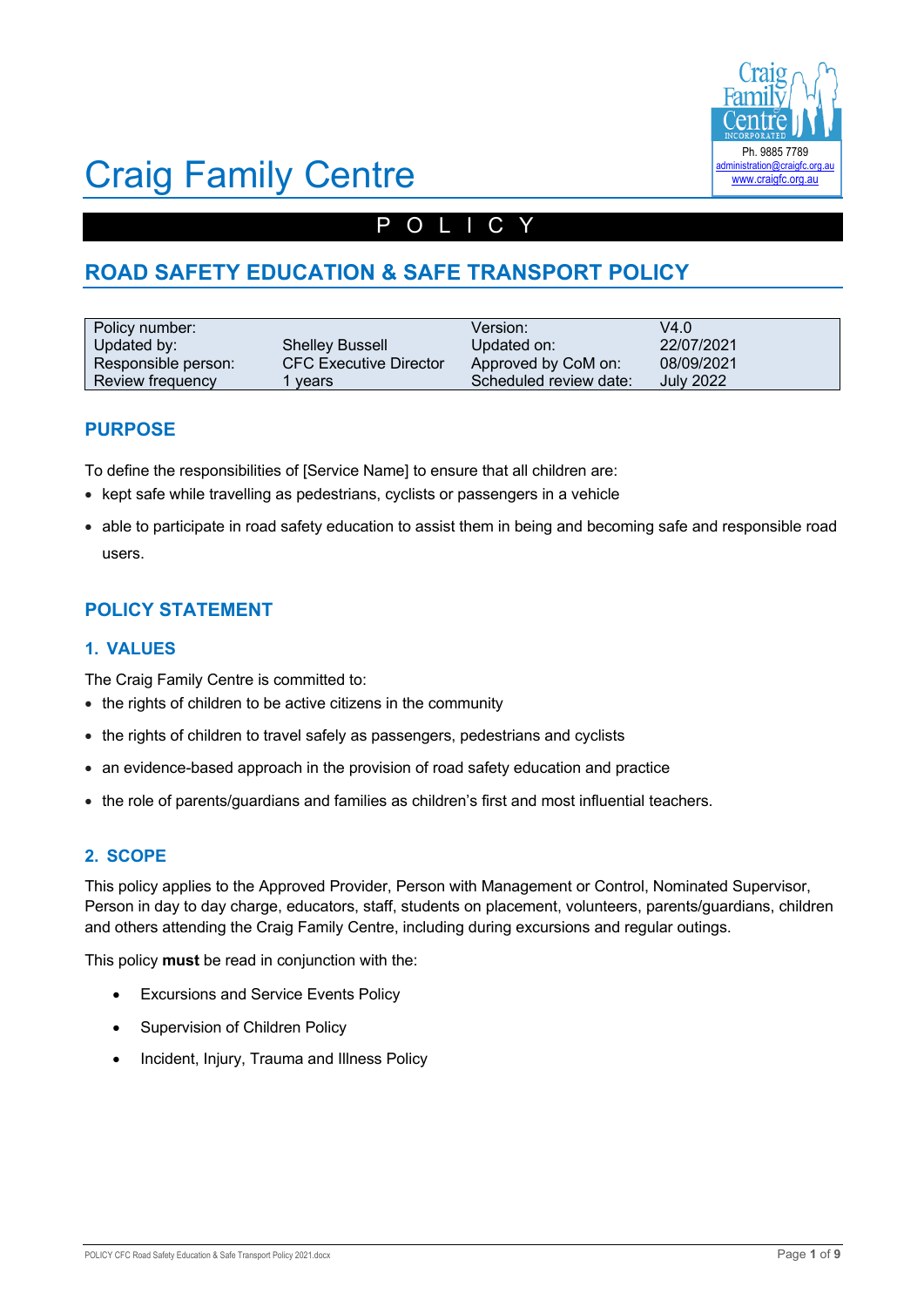## **3. BACKGROUND AND LEGISLATION**

#### Background:

Road safety education can help to reduce the risk of serious injury and death among young children by assisting them to develop skills, knowledge, and behaviour about the safe use of roads.

Working collaboratively with families to help children become safe and responsible road users aligns with the learning outcomes of the Early Years Learning Framework (EYLF).

Road trauma is one of the leading causes of death among young Australians. Young children are at risk as passengers in motor vehicles, as pedestrians and as cyclists. They are particularly vulnerable due to:

- their small size and changing needs as they grow
- their cognitive and perceptual skills still developing.

Under duty of care obligations, services must develop appropriate procedures to guide staff to address situations where a child is observed to be at risk while being transported to or from the early childhood service. This may include instances where a child is observed to be:

- travelling unrestrained
- travelling in an inappropriate restraint
- riding a bicycle or wheeled toy without a helmet
- instances where a parent/guardian is in an unfit state to drive due to intoxication or impairment

#### Legislation and standards:

Relevant legislation and standards include but are not limited to:

#### *Acts*

- *Road Safety Act 1986*
- *Education and Care Services National Law Act 2010*

#### *Regulations*

• *Education and Care Services National Regulations 2011*: Regulations 99, 100, 101, 102, 102B, 102C, 102D, 158, 159, 160, 161

#### *Rules*

• *Road Safety Road Rules 2009* (Vic)

#### *Standards*

- National Quality Standard
	- Quality Area 2: Children's Health and Safety
	- Quality Area 6: Collaborative Partnerships with Families and Communities

#### **4. DEFINITIONS**

The terms defined in this section relate specifically to this policy.

**Adequate supervision:** Adequate supervision entails all children (individuals and groups) in all areas of the service, being in sight and/or hearing of an educator at all times including during toileting, sleep, rest and transition routines. Services are required to comply with the legislative requirements for educator-to-child ratios at all times. Supervision contributes to protecting children from hazards that may emerge in play, including hazards created by the equipment used.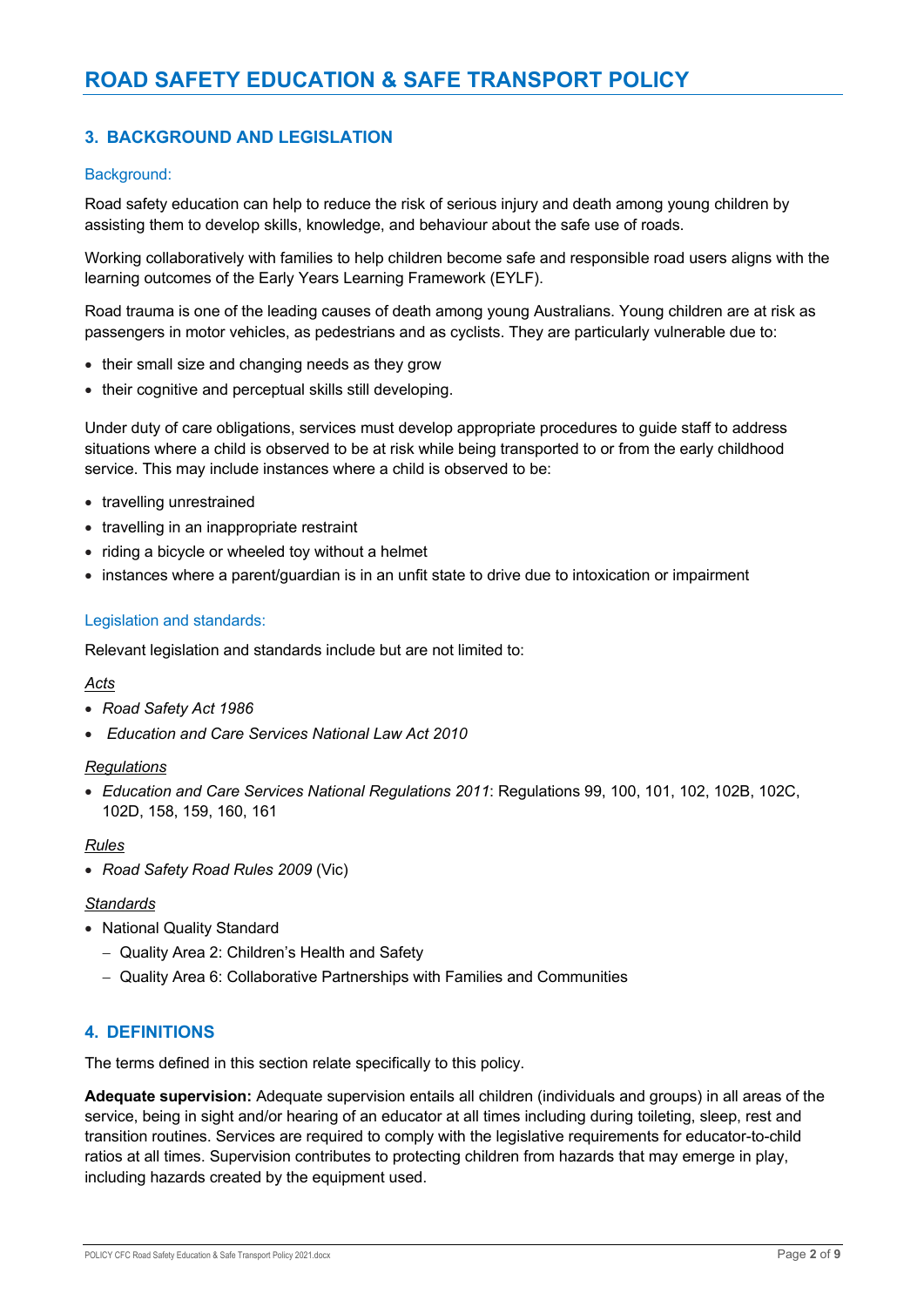Adequate supervision refers to constant, active and diligent supervision of every child at the service. Adequate supervision requires that educators are always in a position to observe each child, respond to individual needs, and immediately intervene if necessary. Variables affecting supervision levels include:

- number, age and abilities of children
- number and positioning of educators
- current activity of each child
- areas in which the children are engaged in an activity (visibility and accessibility)
- developmental profile of each child and of the group of children
- experience, knowledge and skill of each educator
- need for educators to move between areas (effective communication strategies).

**Approved Provider:** An individual or organisation that has completed an application and been approved by the Regulatory Authority as fit and proper (in accordance with Sections 12, 13 and 14 of the National Law) to operate one or more education and care services. The Approved Provider has overall responsibility to ensure that every part of the National Law, Regulations and National Quality Standard are met.

**Attendance record:** Kept by the service to record details of each child attending the service including name, date and time of arrival and departure, signature of person delivering and collecting the child or of the Nominated Supervisor or educator (Regulation 158(1)).

**Authorised nominee:** A person who has been given written authority by the parents/guardians of a child to collect that child from the education and care service. These details will be on the child's enrolment form.

The National Law and National Regulations do not specify a minimum age limit for an authorised nominee. Each service provider will need to determine if a person under the age of 18 is able to be an authorised nominee and, if so, what constitutes the minimum acceptable age at that service.

**Child restraint:** A device used in conjunction with an adult seatbelt or ISOFIX-compatible lower attachment connectors and a tether strap, to restrain a child passenger of a motor vehicle in the event of a vehicle impact and thus minimise the risk of bodily injury.

**Duty of care:** A common law concept that refers to the responsibilities of organisations and staff to provide people with an adequate level of protection against harm and all reasonable foreseeable risk of injury. In the context of this policy, duty of care refers to the responsibility of education and care services and their staff to provide children with an adequate level of care and protection against foreseeable harm and injury.

**Nominated Supervisor:** A person who has been nominated by the Approved Provider of the service under Part 3 of the Act and who has consented to that nomination in writing can be the Nominated Supervisor. All services must have a Nominated Supervisor with responsibility for the service in accordance with the National Regulations. The Approved Provider must take reasonable steps to ensure the Nominated Supervisor is a fit and proper person (in accordance with Sections 12, 13 and 14 of the National Law), with suitable skills, qualifications and experience. The Regulatory Authority must be notified if the Nominated Supervisor for the service changes or is no longer employed at the service.

**Persons in day-to-day charge:** A person may be placed in day-to-day charge of a service if:

- the approved provider or nominated supervisor determines they meet the minimum requirements outlined in Regulation 120B of the Education and Care Services National Regulations, and
- the person provides written consent.

#### **Persons with management or control:** Means:

(a) if the provider or intended provider of the service is a body corporate, an officer of the body corporate within the meaning of the Corporations Act 2001 of the Commonwealth who is responsible for managing the delivery of the education and care service; or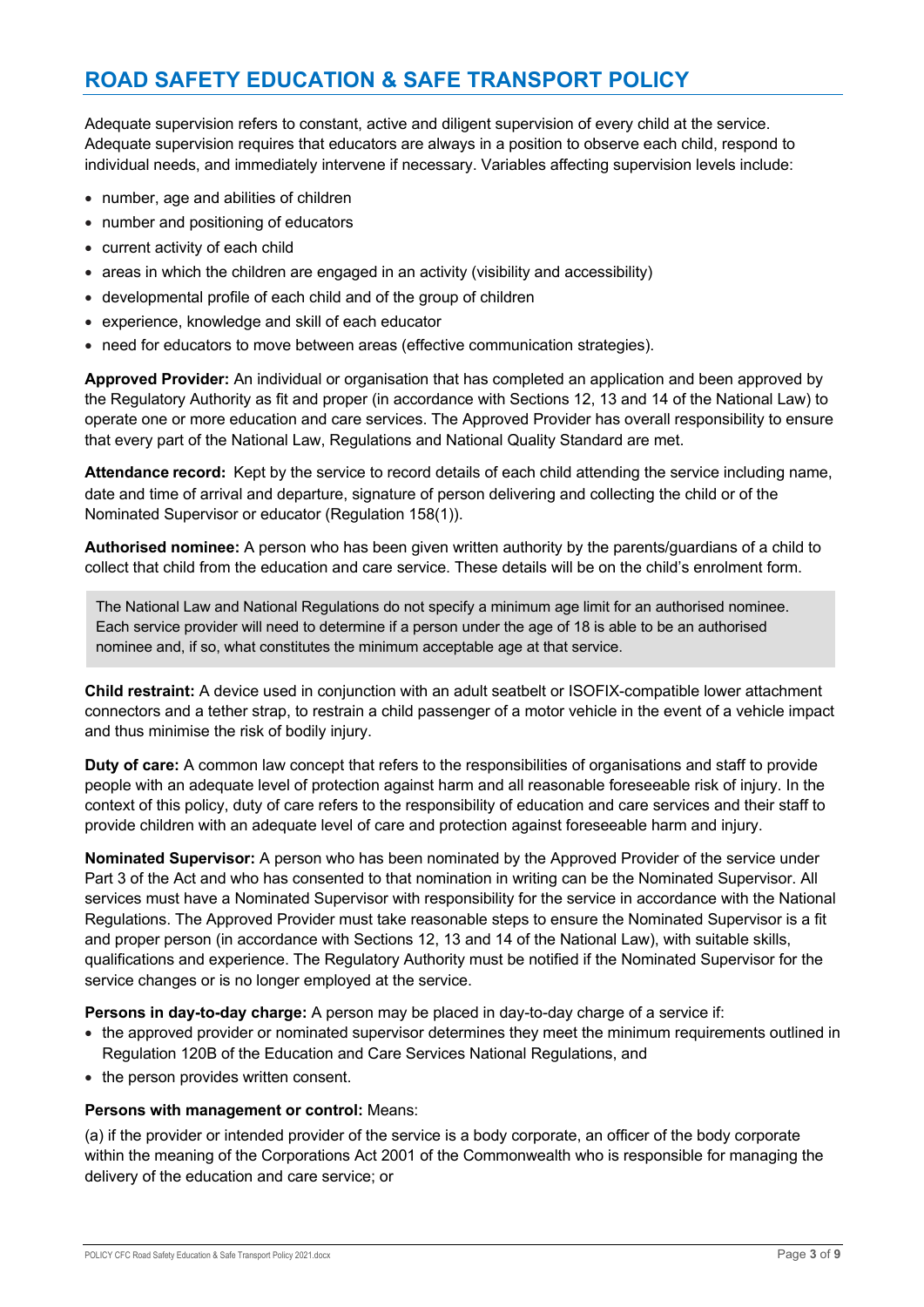(b) if the provider of the service is an eligible association, each member of the executive committee of the Part 1—Preliminary Education and Care Services National Law Act 2010 No. 69 of 2010 22 association who has the responsibility, alone or with others, for managing the delivery of the education and care service; or

(c) if the provider of the service is a partnership, each partner who has the responsibility, alone or with others, for managing the delivery of the education and care service; or

(d) in any other case, a person who has the responsibility, alone or with others, for managing the delivery of the education and care service; and care service.

**Risk assessment:** A risk assessment must identify and assess any hazard that poses a risk to a child's health, safety and/or wellbeing while on an excursion, and specify how these risks will be managed and/or minimised (Regulation 101, 102B, 102C). Risk assessments must consider:

- the proposed route and location of the excursion
- any water hazards
- any risks associated with water-based activities
- transport to and from the proposed location of the excursion
- the number of adults and children participating in the excursion
- the number of educators or other responsible adults who will be providing supervision given the level of risk, and whether or not specialised skills are required (e.g. lifesaving skills)
- the proposed activities, and the impact of this on children with varying levels of ability, additional needs or medical conditions
- the proposed duration of the excursion, and the impact of this on children with varying levels of ability, additional needs or medical conditions
- any items/information that should be taken on the excursion e.g. first aid kit, emergency contact details for children, medication for children with known medical conditions (such as asthma, anaphylaxis and diabetes) and a mobile phone.

ACECQA provides a sample Excursion Risk Management Plan at: https://www.acecqa.gov.au/resources/applications/sample-forms-and-templates

**Wheeled toy:** a child's pedal car, skateboard, scooter (other than a motorised scooter) or tricycle or a similar toy, but only when it is being used by a child who is under 12 years old.

#### **5. SOURCES AND RELATED POLICIES**

#### Sources:

- Early Learning Association Australia: www.elaa.org.au
- Road Safety Education Victoria: www.roadsafetyeducation.vic.gov.au
- VicRoads: www.vicroads.vic.gov.au
- Child Road Safety: www.childroadsafety.org.au
- Transportation of Children with Additional Needs: www.rch.org.au/tocan
- Car Seats Save Lives: www.carseatssavelives.com.au
- Best practice guidelines for the safe restraint of children travelling in motor vehicles. www.neura.edu.au/crsguidelines/

#### Related CFC policies:

- *Acceptance and Refusal of Authorisations Policy*
- *Child Safe Environment Policy*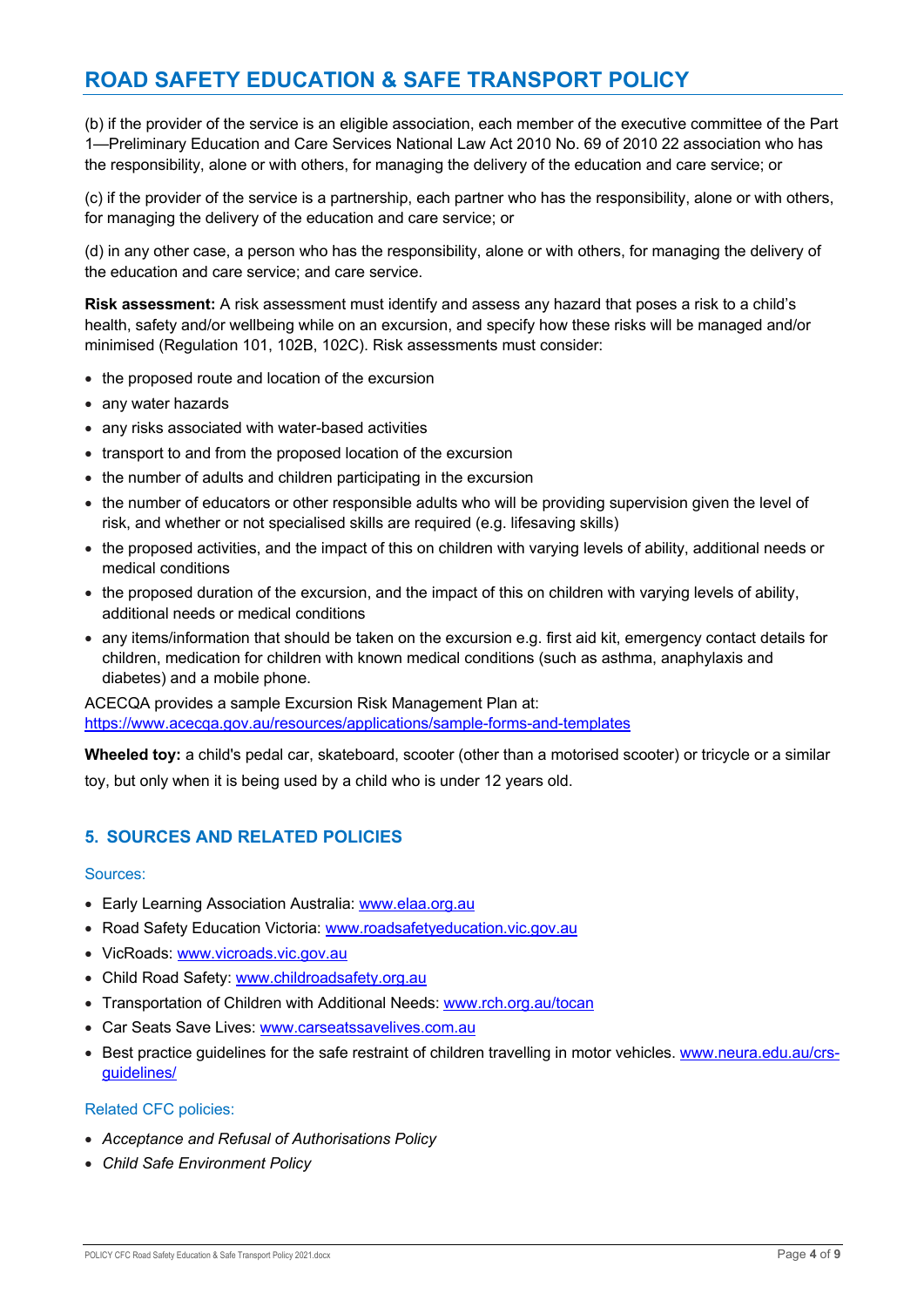- *Curriculum Development Policy*
- *Delivery and Collection of Children Policy*
- *Excursions and Service Events Policy*
- *Inclusion and Equity Policy*
- *Occupational Health and Safety Policy*
- *Supervision of Children Policy*

## **PROCEDURES**

The Approved Provider or Persons with Management and Control is responsible for:

- Ensuring that a child is not transported without prior written authorisation by the parent/guardian or person named in the child's enrolment record, and that the authorisation includes all details required under Regulation 102D
- Ensuring the risk assessment (refer to *Definitions*) identifies and assesses the risks, specifies how these will be managed and/or minimised, and includes all details required by Regulation 102B, 102C
- Ensuring the provision of road safety education, based on the National Practices for Early Childhood Road Safety Education (Attachment 1).
- Ensuring that all children attending the service are included in road safety education.
- Ensuring access of educators and staff to regular professional development/training in road safety and ensuring they are kept up to date with current legislation,
- Ensuring the availability (in good condition) and use of bicycle helmets which meet Australian/New Zealand Standard 2063 for bicycles and wheeled toys (refer to *Definitions*).
- Ensuring the provision of location-specific road safety information (e.g. details about where to park safely when delivering and collecting children and local area speed limits etc.) to parents/guardians and visitors.
- Ensuring the provision of general road safety information about transporting children to and from the service (which might include using the 'safety door' (the rear kerbside door), driveway safety, child restraint information and role modelling safe road use) to parents/guardians.
- Ensuring that parents/guardians have access to this policy and its attachments.
- Ensuring that buses hired for use on excursions have fitted seatbelts that are correctly used by all children, staff and volunteers for the entire trip.
- Ensuring that appropriate procedures are followed in the event of a vehicle crash or transport-related injury involving any children, staff or volunteers from the service (refer to Incident, Injury, Trauma and Illness Policy).
- Establishing agreed procedures for staff to follow where a child is observed being transported to or from the premises in an unsafe manner (refer to Attachment 2 for a sample procedure).

#### The Nominated Supervisor or Persons in Day to Day Charge is responsible for:

- Ensuring that a child is not transported without prior written authorisation by the parent/guardian or person named in the child's enrolment record, and that the authorisation includes all details required under Regulation 102D
- Ensuring the risk assessment (refer to *Definitions*) identifies and assesses the risks, specifies how these will be managed and/or minimised, and includes all details required by Regulation 102B, 102C
- Ensuring the embedding in the curriculum of Road safety education, based on the National Practices for Early Childhood Road Safety Education (Attachment 1).
- Working with teachers and educators to develop appropriate strategies to ensure all children attending the service are included in road safety education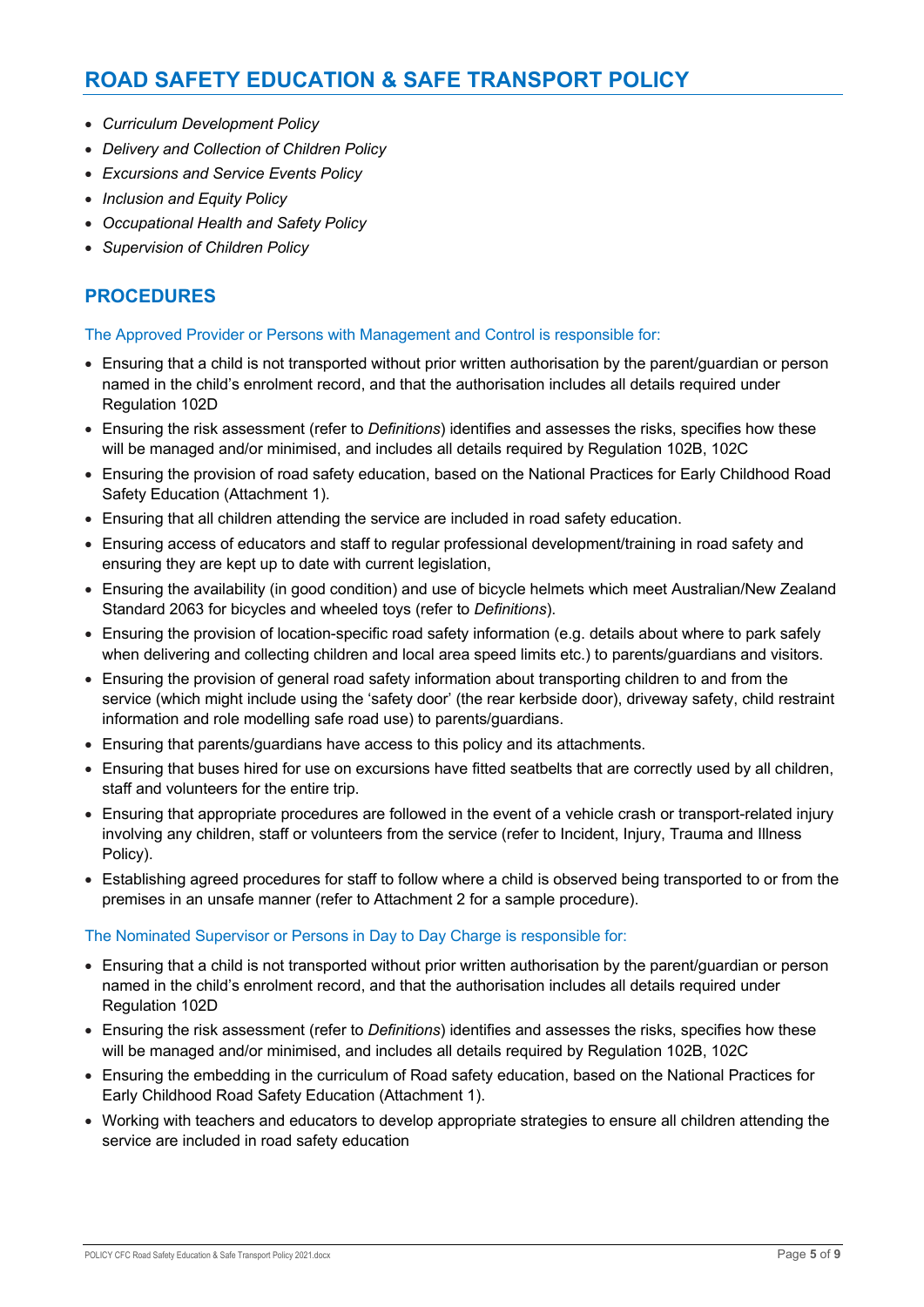- Organising access of teachers, educators and staff to regular professional development/training in road safety and are kept up to date with current legislation, regulations, rules, standards and best practice information.
- Providing teachers and educators with access to a broad range of road safety education resources
- Providing (in good condition) and use of bicycle helmets which meet Australian/New Zealand Standard 2063 for bicycles and wheeled toys (refer to *Definitions*).
- Monitoring the correct use of bicycle helmets whenever bicycles or wheeled toys are used.
- Ensuring that teachers and educators provide parents/guardians and visitors with location-specific road safety information.
- Ensuring that location specific road safety information is displayed at the service where relevant.
- Ensuring that teachers and educators provide parents/guardians with information about road safety.
- Ensuring that general road safety information is displayed at the service where relevant.
- Ensuring that parents/guardians have access to this policy and its attachments.
- Ensuring that buses hired for use on excursions have fitted seatbelts for use by all children, staff and volunteers.
- Ensuring that teachers and educators understand and follow appropriate procedures in the event of a vehicle crash or transport-related injury involving any children, staff or volunteers from the service (refer to Incident, Injury, Trauma and Illness Policy).
- Ensuring that teachers and educators understand and follow the service's procedures where a child is observed being transported to or from the premises in an unsafe manner.
- Implementing the services agreed procedures when notified by a teachers or educator regarding their observation of children being transported in an unsafe manner.

#### Educators and other staff are responsible for:

- Ensuring that a child is not transported without prior written authorisation by the parent/guardian or person named in the child's enrolment record, and that the authorisation includes all details required under Regulation 102D
- Ensuring the risk assessment (refer to *Definitions*) identifies and assesses the risks, specifies how these will be managed and/or minimised, and includes all details required by Regulation 102B, 102C
- Providing road safety education, based on the National Practices for Early Childhood Road Safety Education (Attachment 1).
- Including all children attending the service in road safety education.
- Participating in regular professional development/training in road safety to keep up to date with current legislation, regulations, rules, standards and best practice information.
- Using a broad range of resources to support the delivery of road safety education.
- Providing bicycle helmets which meet Australian/New Zealand Standard 2063 and ensuring that that they are correctly fitted where bicycles or wheeled toys (refer to Attachment 1, Definitions) are used.
- Providing parents/guardians and visitors with location-specific road safety information.
- Providing parents/guardians with information about road safety and actively communicating this information to families.
- Providing parents/ guardians with access to this policy and its attachments and actively communicating this information to families.
- Ensuring the correct use of seatbelts in buses hired for excursions by all children, staff and volunteers for the entire trip.
- Following appropriate procedures in the event of a vehicle crash or transport-related injury involving any children, staff or volunteers from the service (refer to Incident, Injury, Trauma and Illness Policy), including notifying the Nominated Supervisor and Approved Provider as soon as possible after the event.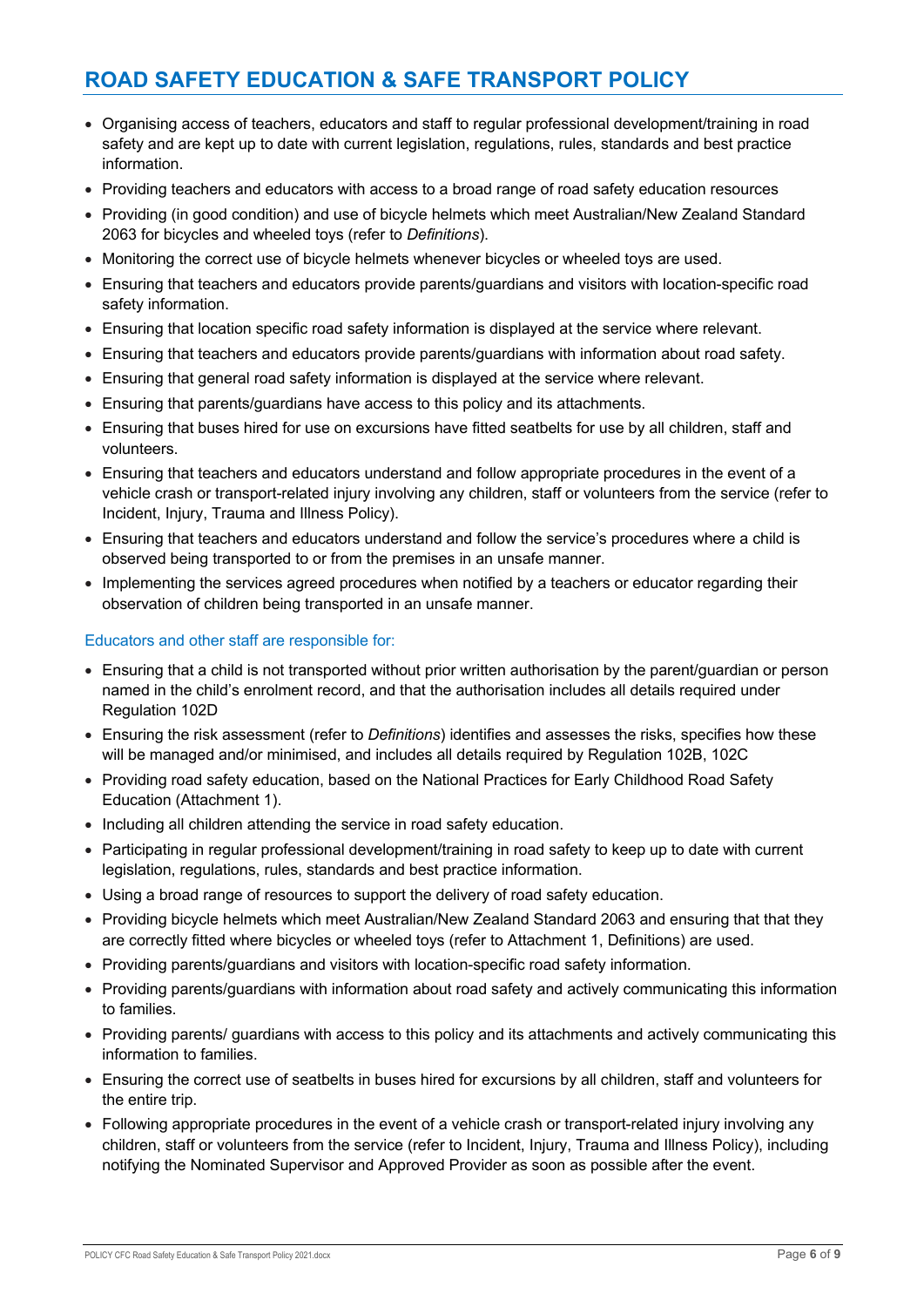• Implementing the service's agreed procedures where a child is observed being transported to or from the premises in an unsafe manner.

## **EVALUATION**

In order to assess whether the values and purposes of the policy have been achieved, the Approved Provider will:

- regularly seek feedback from parents/guardians, children, educators, management and all affected by the policy regarding its effectiveness
- monitor the implementation, compliance, complaints and incidents in relation to this policy
- keep the policy up to date with current legislation, research, policy and best practice
- revise the policy and procedures as part of the service's policy review cycle, or as required
- notify parents/guardians at least 14 days before making any changes to this policy or its procedures (this is a requirement under Regulation 172 of the National Regulations for policies mandated by law and would be considered best practice for all policies and procedures).

## **ATTACHMENTS**

- Attachment 1: *National Practices for Early Childhood Road Safety Education*
- Attachment 2: Sample procedure when a child is observed to be at risk of harm while being transported to or from an early childhood premises

## **ACKNOWLEDGEMENT**

This policy was developed by Early Learning Association Australia in consultation with VicRoads and the early childhood sector as part of the VicRoads Starting Out Safely program.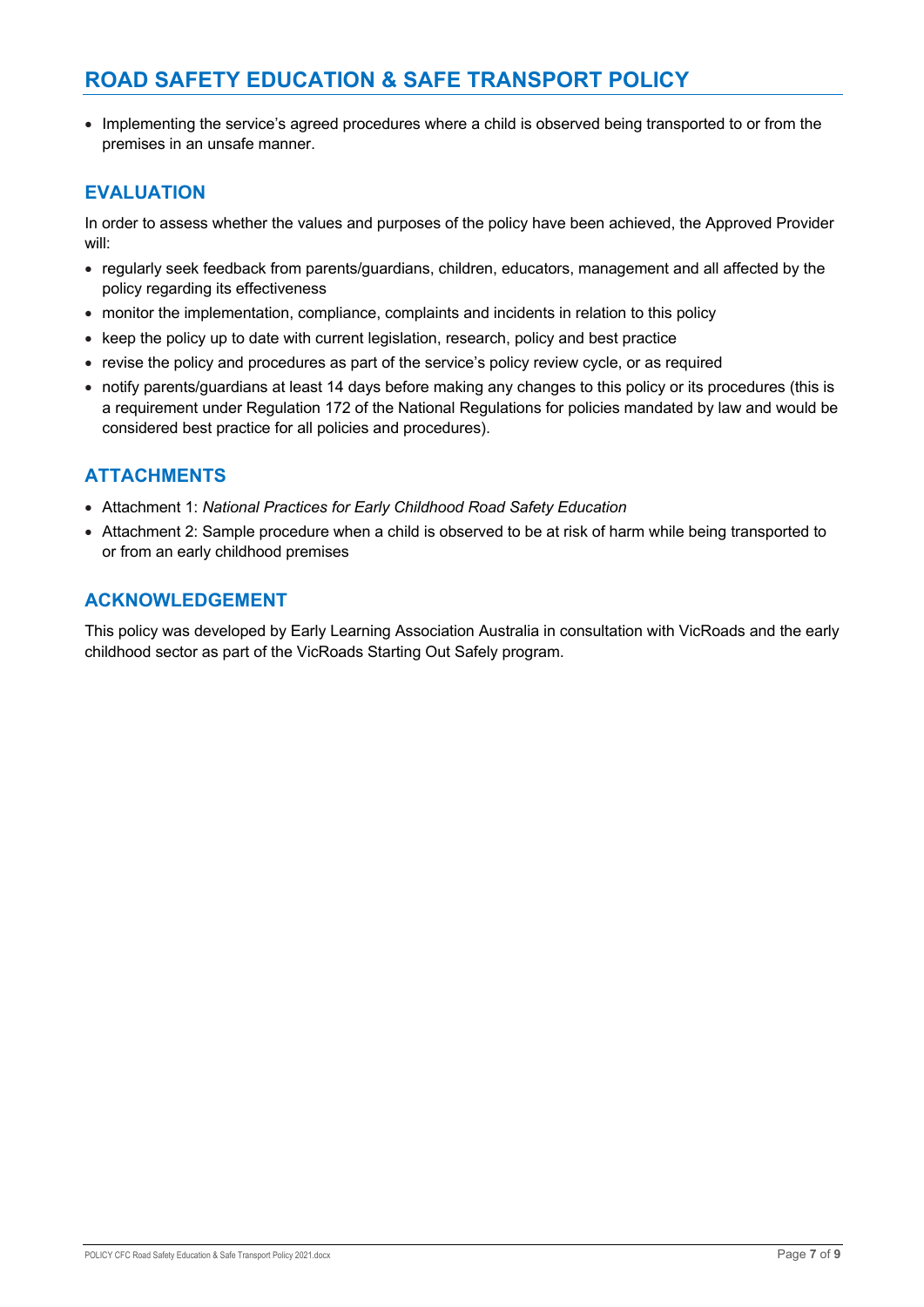# **ATTACHMENT 1 National Practices for Early Childhood Road Safety Education**

The *National Practices for Early Childhood Road Safety Education* have been developed by early childhood education and road safety experts across Australia and New Zealand. The eight national practices are based on research and are aligned with the Early Years Learning Framework.

The national practices guide early childhood educators and policy makers to develop, implement and evaluate evidence-based road safety programs that support children's and families learning about road safety. Refer to: http://roadsafetyeducation.vic.gov.au/resources/early-childhood.html

#### **The eight national practices are as follows:**

#### **Holistic approaches**

Recognise that children's learning is integrated and interconnected when making curriculum decisions about road safety education.

#### **Responsiveness to children**

Deliver road safety education which is responsive to individual children and extends children's strengths, knowledge and interests.

#### **Learning through play**

Through play-based learning seek opportunities to address road safety in a way that expands children's thinking and encourages problem solving.

#### **Intentional teaching**

Engage in intentional teaching which extends and expands children's learning about road safety.

#### **Learning environments**

Provide opportunities in the learning environment, including the local community, for safe and meaningful interaction with children, parents and carers about road safety.

#### **Cultural competence**

Implement road safety education that is culturally relevant for the diversity of children, their families and the community.

#### **Continuity of learning and transitions**

Use the opportunity of transitions, in active partnership with children, families and the local community, for road safety education.

#### **Assessment for learning**

Together with children and families, reflect on each child's learning and application of road safety to plan for future learning.